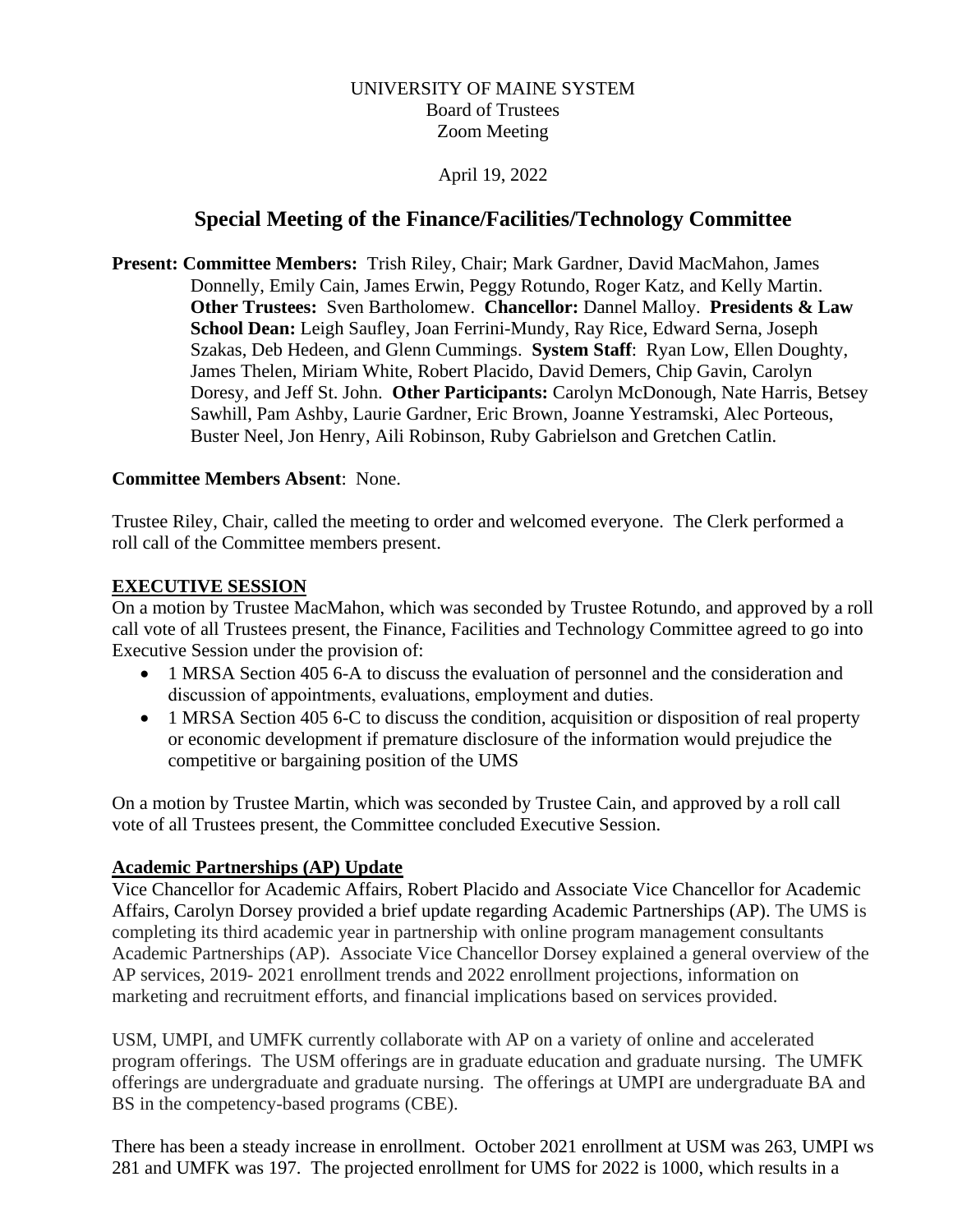30% growth at each campus for the next year. UMS has a 50/50 spit in revenue with AP. The AP service categories include: marketing, recruiting and promotion; program development, support and implementation; academic support services; enrollment specialist representatives; application support and student support services. Most of the recruitment for USM and UMFK is within the State of Maine. UMS was hoping for a broader reach domestically as well as internationally for the AP online programs.

The areas included in the AP marketing toolbox include organic, digital, field sales and traditional. AP is responsible for all of the marketing for these programs. They are not using the field sales and traditional marketing. Instead, their focus has been on organic and digital marketing for recruitment.

## **FY2023 Fuel and Electricity Budget**

UMS Chief Procurement Office Rudy Gabrielson provided a brief presentation of the University of Maine System's (UMS) FY2023 Fuel and Electricity Budget. To control energy cost and protect the University to the extent possible, the University uses a variety of strategies. The System uses a thirdparty energy advisor to assist with competitive purchasing of electricity, oil, natural gas, biomass and other energy sources. The firm, CES, was awarded the energy advisor contract in 2019 and provides market monitoring, analysis, and energy fiscal year budget forecasts for UM, USM, and UMF. UMS, unlike most retail consumers, goes out to public bid for its energy costs and employs a mix of advanced contracts and spot market pricing in an effort to obtain the most advantageous pricing for the System. Although the majority of commodity supply costs for UMS are hedged at attractive rates, a few accounts have exposure to natural gas and liquid fuel markets, currently at historic highs. This along with increases in regulated utility delivery costs are the primary cause of budget increases. The total FY2023 fuel and electricity budget is \$23.2 million, an increase of 9.4% or \$2 million.

There are several key cost drivers in the current marketplace. These include:

- Natural gas costs are significantly higher for all unhedged and/or uncontracted market-based costs (UM bears a significant share of the impact approx. \$1 million).
- Liquid fuel (oil, propane, kerosene) market costs are all expected to be significantly higher. Electricity expenses are higher in CMP territory (USM, UMF) due to a substantial jump in delivery charges implemented in 2021, with expected increases in 2022.
- Biomass usage is anticipated to be slightly higher than prior years.
- Extreme volatility in current commodity markets, exacerbated by the war in Ukraine

UMS will continue to work with CES to develop additional innovative strategies for mitigating additional expense exposure during these highly unusual times.

#### **Space Reduction Overview and Update**

Vice Chancellor for Finance and Administration and Treasurer Ryan Low explained that space reduction has been a Board priority for several years. It is expensive to take down buildings, so a number of years ago UMS committed savings from the administrative reviews to be set aside for the expense of space reduction. This funding is between \$850 thousand to \$1.5 million depending on budget circumstances. UMS have leveraged this funding with campus funding to make progress on this initiative. In the FY2024 budget development, UMS will be pursuing leveraged these funds for a larger revenue bond which could provide a large infusion of dollars to make a greater impact.

UMS Director of Capital Planning and Project Management Carolyn McDonough provided an overview of the Space Reduction Initiative and an update of the current status. The Space Reduction Initiative is an effort to constrain facility growth and reduce the space occupied by UMS with the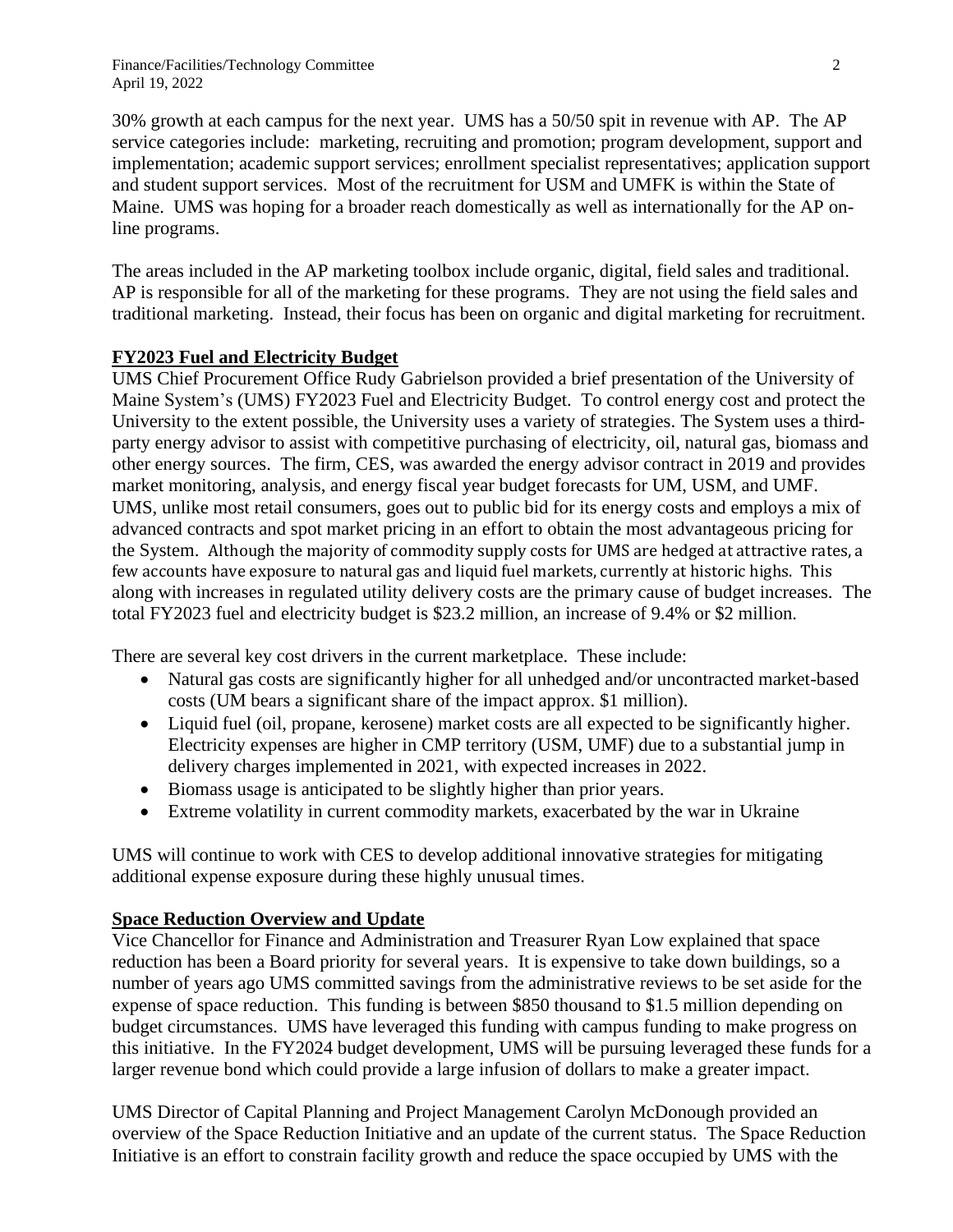ultimate goals of better positioning UMS to recruit and retain talented students, staff, and faculty and to provide affordable, quality higher education.

Since March 2015, Trustees have not permitted any increases in University space without explicit Trustee approval in order to constrain costs, focus scarce resources on improving the condition of University facilities and increase the use of existing facilities in pursuit of those ultimate goals. Trustees have generally required off-setting reductions when approving such increases, though there have been exceptions when increases were granted without such off-sets. One such exception is in regard to research space. Since January of 2020, in support of the Trustees Strategic Goals and Actions related to research spaces, the Board authorized the Chancellor to approve space increases when the space is for research purposes.

Since 2010 campuses have identified nearly 880,000 square feet of space for removal. To date approximately 320,000 square feet of space has been removed, and with the current and potential future funding it is expected that the remaining space can be removed in the next five to ten years.

Since the current Initiative began in 2019, funding has been identified to provide nearly \$17 million in support of campus space reductions. The amount of space to be removed with this support is estimated to total nearly 650,000 square feet across over 80 structures. Removing these structures eliminates approximately \$80 million in deferred maintenance. The average renovation age of the structures identified for removal is over 65 years old, with a Net Asset Value averaging less than 40%.

The removal of this space is expected to slow the increase in the percentage of buildings over 50 years old and the overall renovation age of the System building portfolio. If all of the removals are completed and with the addition of proposed new space the System Net Asset Value is expected to increase from 53.6% to 56.4% by FY2027

## Space Reduction planning process:

Starting in 2018, members of the Capital Budget Advisory Committee were asked to participate in a space reduction sub-committee to review and finalize the proposed Space Reduction Facts & Guidelines. As campus space reduction proposals are received, this sub-committee assesses the campus proposals and recommends projects to the Vice Chancellor/Treasurer for funding. The subcommittee reviews the proposed projects and make a recommendation to the full committee which in turn makes a final recommendation to the Vice Chancellor for authorization of the projects. Parameters for prioritization of projects include cost per gross square foot; net amount of space removed and equity across the campuses.

The formula for assigning the funding to the projects is as follows:

- The first \$100,000 of any approved project is covered fully with the System funds.
- Costs for each project beyond the first \$100,000 are shared between the campus and the System fund at a rate of 2:1, up to a maximum of \$2 million in System funding.
- Resources for costs beyond the System contribution are to come from the campus.

# Space Reduction Initiative Current Status:

Projects estimated to cost over \$7 million and to remove nearly 350,000 gross square feet (gsf) have been identified by the campuses and approved by the committee. At the current estimates, when these projects are completed, this would include campus matching funds totaling about \$1.7 million. To date and since the beginning of this initiative 18 structures have been removed for a total of more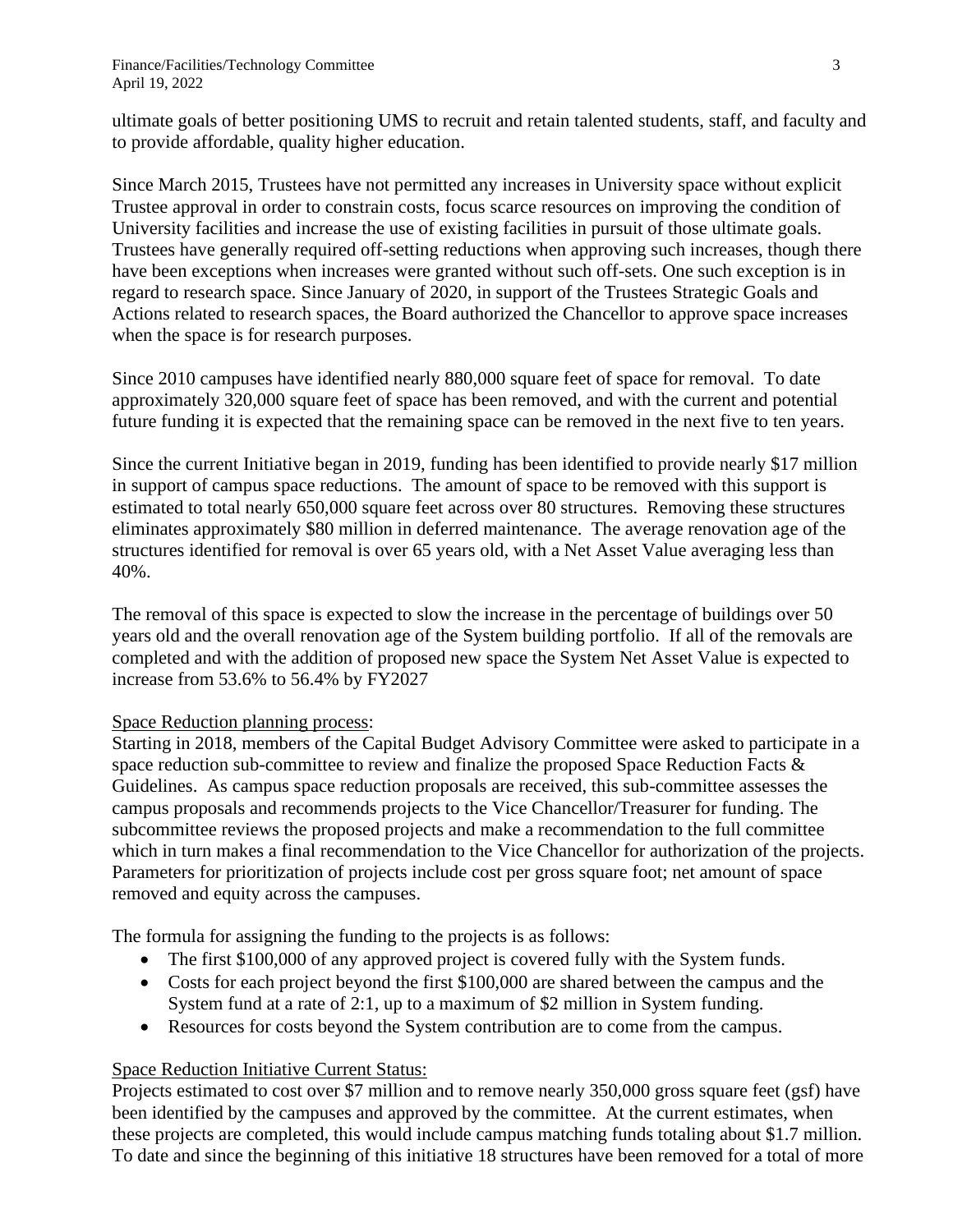Finance/Facilities/Technology Committee 4 April 19, 2022

than 92,000 gsf and approximately \$1.2 million expended all but \$100 thousand of which in System funds.

A request for the campuses to update and propose new removals is expected to be completed this summer. It is anticipated that over 650,000 gsf of space will be identified and could be removed utilizing the available System funding (up to about \$17 million) and approximately \$5.5 million in additional campus funds.

There are a few larger buildings which will make the larger impact on the square footage reduction (i.e., Law Building and Dickey-Wood). These are also expected to have much higher costs than we have seen to date given hazardous materials remediation needs and utility infrastructure work required to complete them. These higher costs make it more difficult to find the match money to allow the removals to move forward. The System contribution of up to \$2 million on these projects is a great incentive but may prove to be insufficient to complete these larger projects.

#### **E&G and Auxiliary Reserve Balance Update**

Vice Chancellor Low provide an update on the reserve balances. Finishing FY2022 and going into FY2023, the System had a remaining Budget Stabilization balance of approximately \$10 million. Unfortunately, we are trending to losing most of that amount because of market returns resulting in a loss of approximately \$8 million.

Vice Chancellor Low reviewed the individual campus reserve balances as of June 30, 2021, the estimated balances as of June 30, 2022 and the estimated balances as of June 30, 2023. The estimated FY2023 reserves as a percentage of the FY2023 operating budget is as follows for each campus: UM/UMM at 7.8%, UMA at 19.7%, UMF at -18.6%, UMFK at 8.1%, UMPI at -1.1%, USM at 8.1% and Law School does not have reserves. The short-term goal is for campus reserves to be at about 10% as a percentage of the operating budget and the long-term goal of 18%.

UMF and UMPI both have negative reserve balances. UMF has had challenges with their budget since 2015 and used the campus reserves to balance the budget. There is a strategy in place for UMF to start building back their reserve balance.

A few years ago, UMS initiated a new policy that reserve dollars set aside for capital projects and expenditures can only be used for that purpose. Those funds can not be pulled out and use for a different purpose.

#### **UMA Centers**

Vice Chancellor Low reminded the Committee that the update on the UMA Centers will also touch on several leases. A report on leases is provided to the Board annually in the fall. Included with the meeting materials is a summary of some of the larger leases at UM, USM and UMA.

University of Maine at Augusta (UMA) Vice President of Enrollment Management and Marketing Jonathan Henry provided a brief overview of UMA Centers. There are eight Centers across the state and the net positive tuition revenue is based on institutional research and ascribing credits by zip code ranges. The budget for the Centers as of FY2021 was \$2.4 million the total tuition was \$8.4 million and the net tuition minus the budget expenses was \$6 million. The Centers provide support for statewide needs like nursing, mental health and dental. The Centers provide high speed internet for students who do not have that service. Each center as a student services coordinator who advised students on a wide range of support.